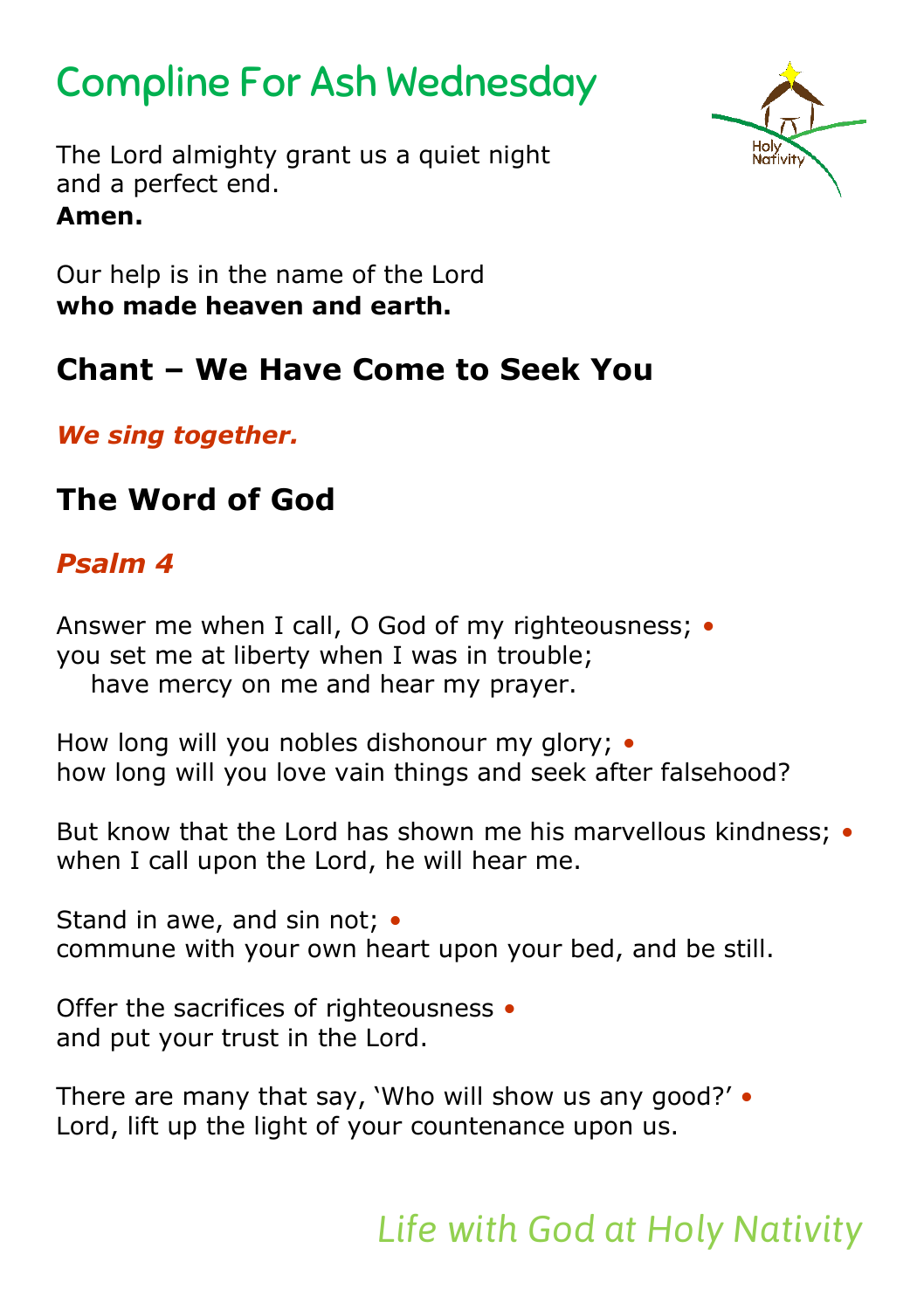You have put gladness in my heart, *•* more than when their corn and wine and oil increase.

In peace I will lie down and sleep, *•* for it is you Lord, only, who make me dwell in safety.

**Glory to the Father and to the Son and to the Holy Spirit; as it was in the beginning is now and shall be for ever. Amen.** 

#### **New Testament Reading**

*This or another reading is used*

Is not this the fast that I choose: to loose the bonds of injustice, to undo the thongs of the yoke,

to let the oppressed go free, and to break every yoke?

Is it not to share your bread with the hungry, and bring the homeless poor into your house; when you see the naked, to cover them, and not to hide yourself from your own kin?

*Isaiah 58:6-7*

*The reading may be followed by silence and a reflection.*

**A period of silence for reflection on the past day.**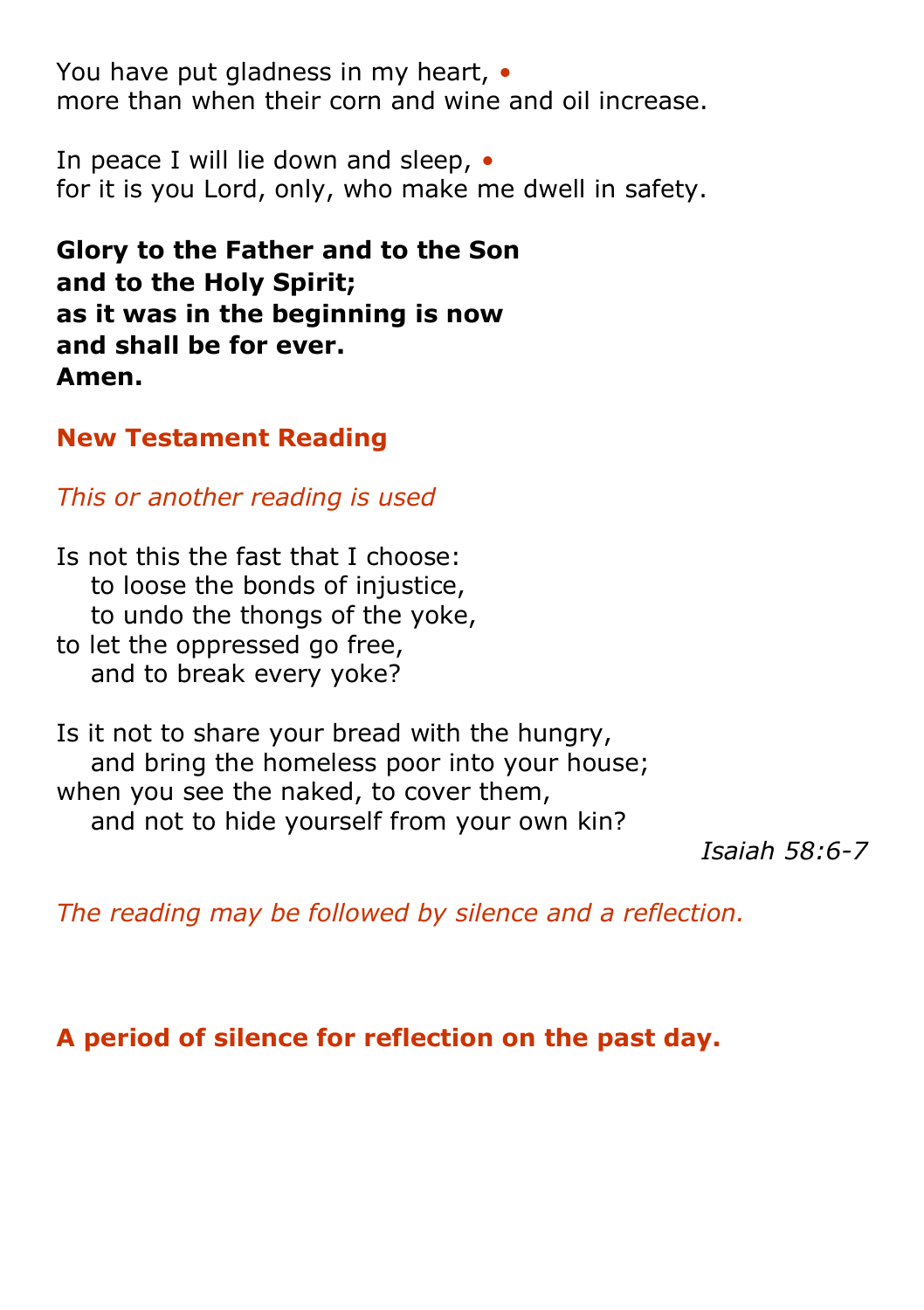**Most merciful God, we confess to you, before the whole company of heaven and one another, that we have sinned in thought, word and deed and in what we have failed to do. Forgive us our sins, heal us by your Spirit and raise us to new life in Christ. Amen.**

### **Imposition of Ashes**

*Everyone is invited to receive the sign of the cross on their forehead. These words may be used.*

Remember that you are dust and to dust you shall return. Turn away from sin and be faithful to Christ.

## **Hymn – Dust to Dust**

O God, make speed to save us. **O Lord, make haste to help us.**

**Glory to the Father and to the Son and to the Holy Spirit; as it was in the beginning is now and shall be for ever. Amen.** 

Into your hands, O Lord, I commend my spirit. **Into your hands, O Lord, I commend my spirit.** For you have redeemed me, Lord God of truth. **I commend my spirit.** Glory to the Father and to the Son and to the Holy Spirit. **Into your hands, O Lord, I commend my spirit.**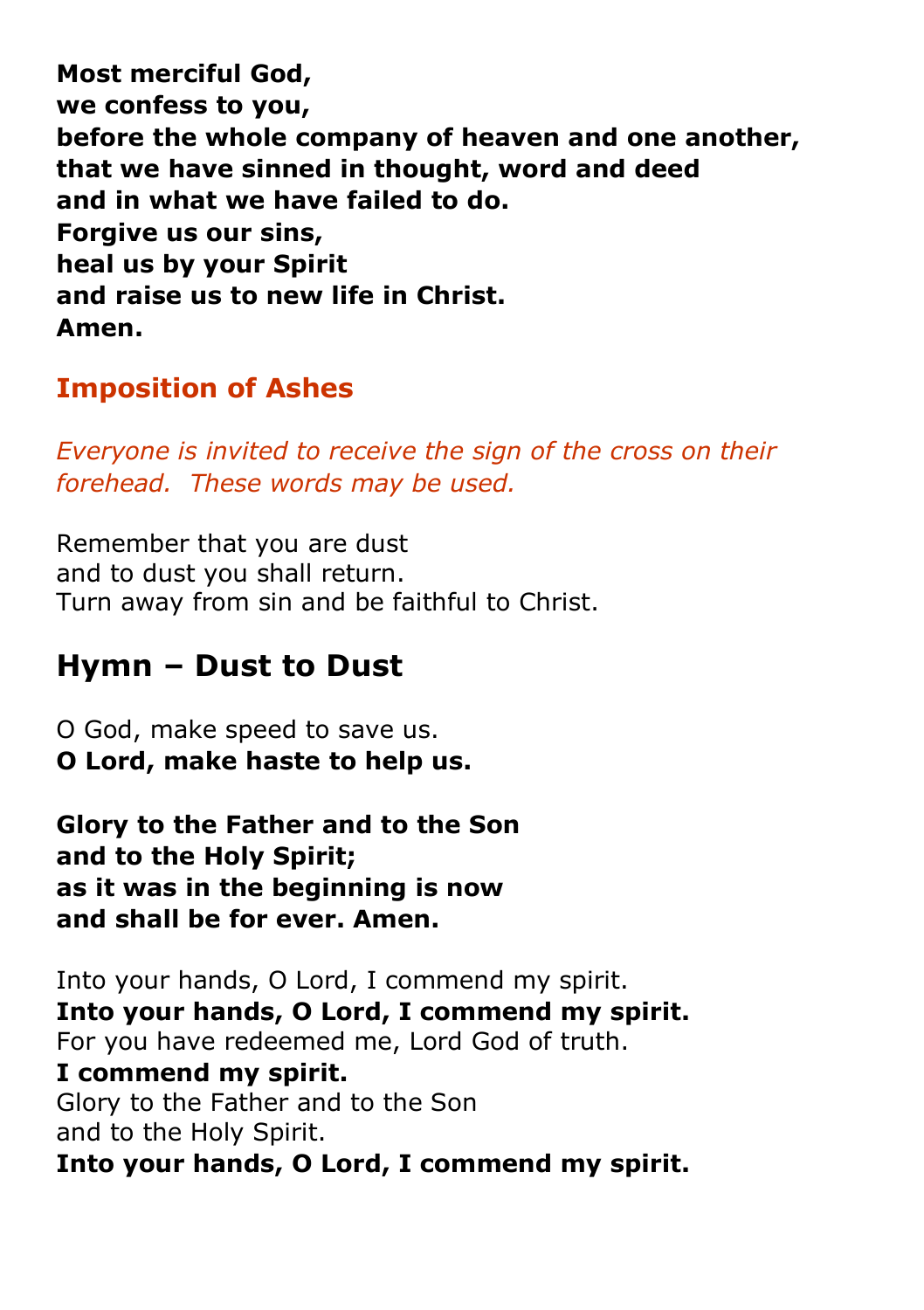### **Gospel Canticle**

#### **The Nunc dimittis (The Song of Simeon) is said or sung**

**Save us, O Lord, while waking, and guard us while sleeping, that awake we may watch with Christ and asleep may rest in peace.**

Now, Lord, you let your servant go in peace: *•* your word has been fulfilled.

My own eyes have seen the salvation *•* which you have prepared in the sight of every people;

A light to reveal you to the nations *•* and the glory of your people Israel.

**Glory to the Father and to the Son and to the Holy Spirit; as it was in the beginning is now and shall be for ever. Amen.**

**Save us, O Lord, while waking, and guard us while sleeping, that awake we may watch with Christ and asleep may rest in peace.**